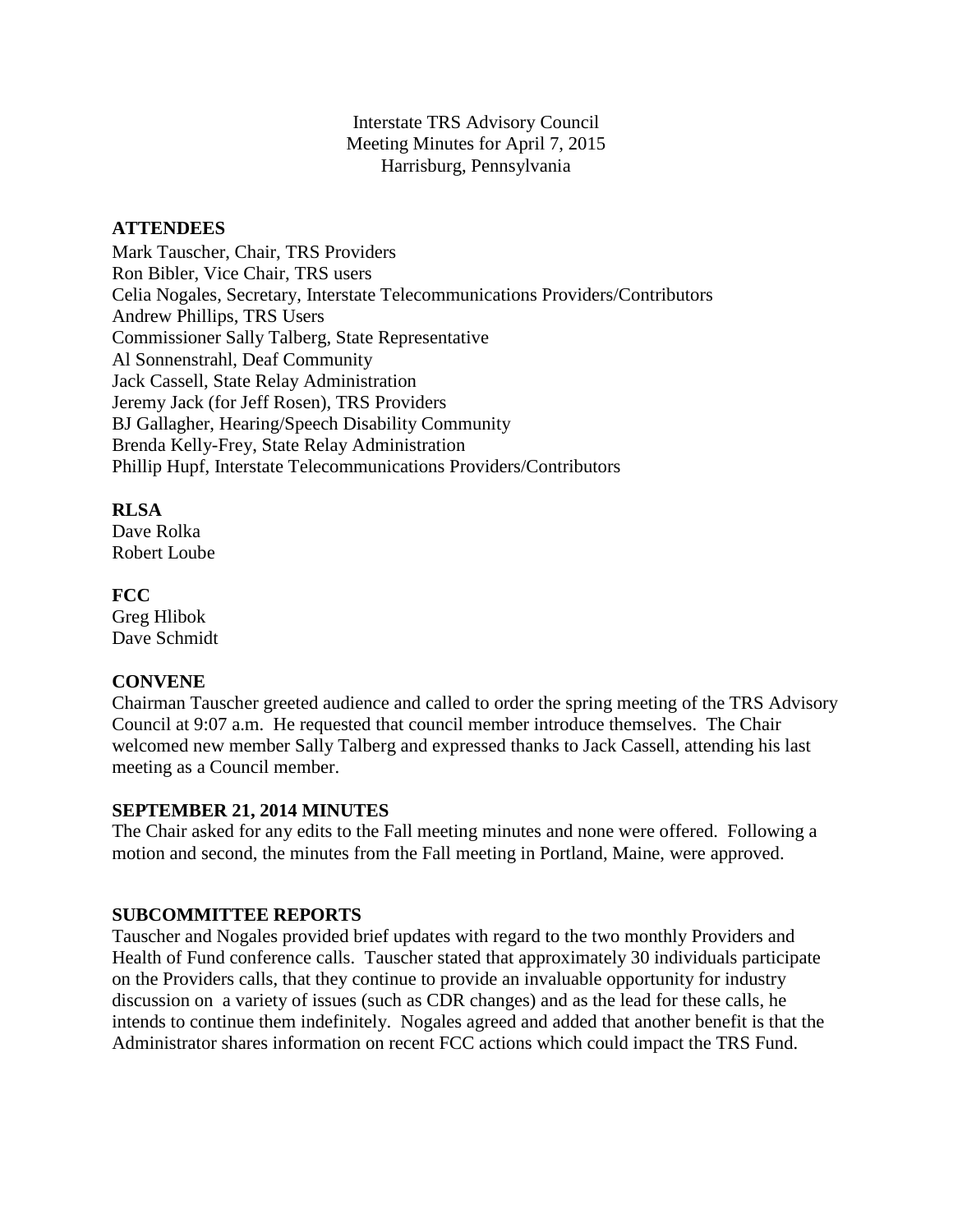## **FCC PRESENTATION**

Chair introduced the first speaker on the agenda, Greg Hlibok, Chief of the FCC's Disability Rights Office for his presentation to the Council. Hlibok indicated earlier that he intended to focus on four topics:

- (1) IP Relay transition in November 2014
- (2) IP CTS registration process
- (3) VRS Reform implementation updates and

(4) The National Deaf Blind Equipment Distribution Program (NDBEDP) permanent rules proceeding.

He, however, wanted to also provide an update on the FCC's new Disability Advisory Committee (DAC).

The DAC held its first meeting on March  $17<sup>th</sup>$  which resulted in valuable discussion and action items. The four subcommittees of the DAC will focus on Video Programing Access, Telecommunications Relay Services and Equipment Distribution Program (including NDBEDP), Access to 9-1-1 Emergency Services and Access to Advanced Communications Services. Hlibok also highlighted that several iTRS Advisory Council members are on the DAC including Brenda Kelly-Frey, Ron Bibler, Al Sonnenstrahl and Andrew Phillips who is chairing the DAC. Because there will be frequent DAC subcommittee meetings taking place on a conference call, staff is exploring technologies that will allow DAC members to participate fully in a conference call. It is going to be a good testing experience for all to use such as multiple video screen environment with multiple signing participants integrated on the same screen. Hlibok then spoke about MITRE, a non-profit research and development firm that the Commission recently contracted for multiple projects relating to video access, including interoperability.

With respect to IP Relay, Hlibok reported that IP Relay has been stabilized although there is only one IP Relay provider in the market. He noted that when IP Relay providers leave the market the minutes leave with them for the most part. The Commission continues to put effort to insure a smooth transition to a single provider. Hlibok noted that Sprint has been working on making continuing changes with its software to make it more user-friendly for the deaf-blind consumers. Hlibok reported that the FCC has engaged in several on-site visits to relay call centers, including an IP Relay center overseas. It is expected that the FCC took on this inspection task as part of its obligation to protect the fund and prevent fraudulent call activity. Hilbok stressed that the FCC has never requested or attempted to inspect any specific call content. The DRO will continue to produce ASL videos and post them on its website so to ensure that the correct information is being disseminated to the public. Because the district court vacated the new rules adopted in the IP CTS Report and Order, the FCC is back to square one in exploring several possible options with respect to the structure and oversight responsibility of the program. It is the Commission's ultimate obligation in ensuring that the rapid growth in IP CTS usage wouldn't jeopardize the Fund. Thus, it must find a way to ensure that this service is available for those who truly need it.

An NPRM on IP Relay is close to being released and expectations are that the minutes will continue to decline gradually as individuals change their interpersonal communications norms,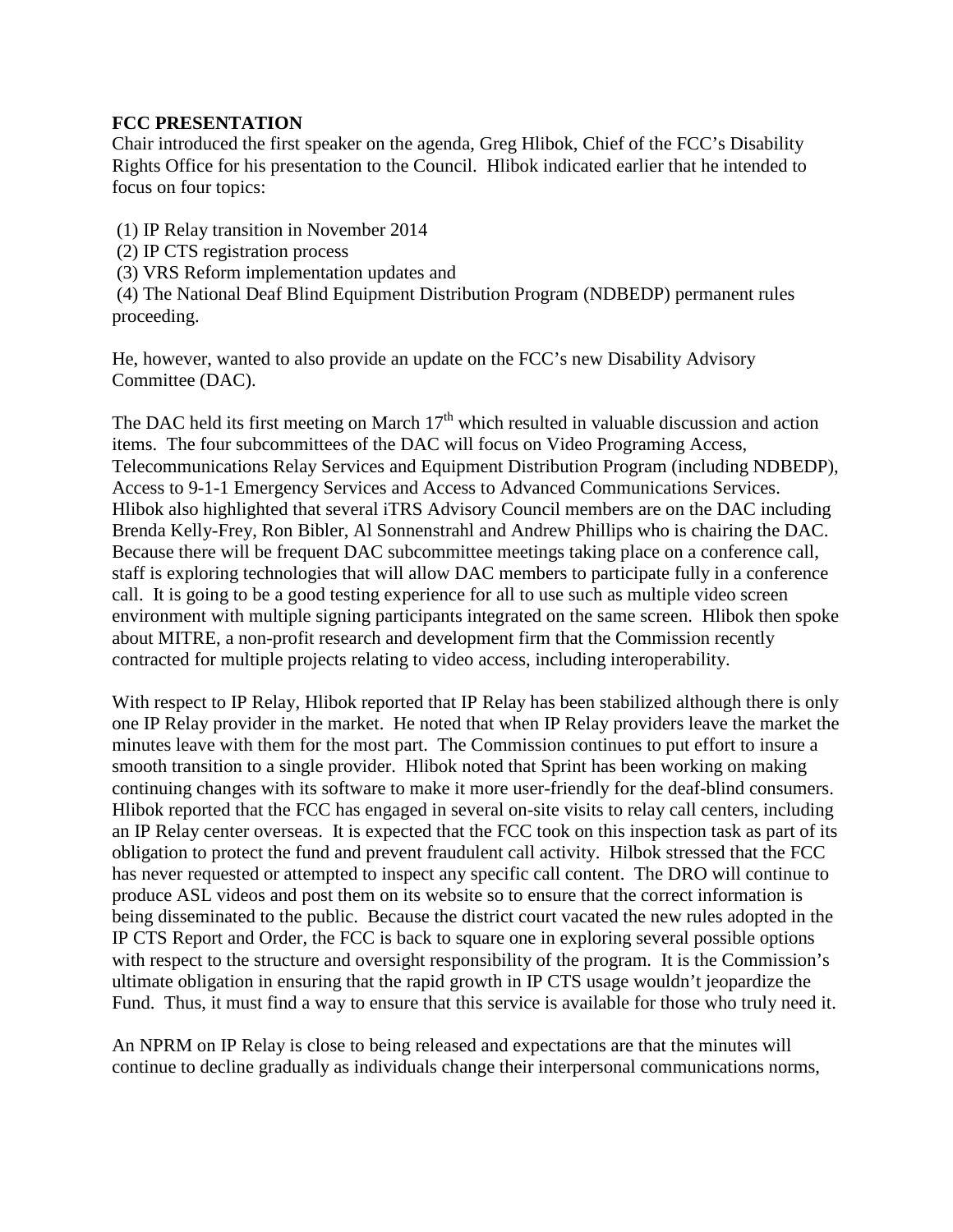potentially to text messaging options. The DRO is hosting a deaf-blind round table discussion meeting on May 29 to address accessibility issues.

With regard to the IP CTS registration process timeframe for former IP CTS users (prior to March 7, 2013) expired this past February. Recently CGB granted a waiver of the requirements for the last four digits of a registering user's social security number and offered multiple alternative options to fulfil the requirement for those who do not carry a SSN. On the progress with the VRS reform, Hlibok described a project that the FCC is working with MITRE. It is a direct video communication service which would allow people who are deaf to directly call businesses or government agencies using a general public phone access number rather than a separate videophone number. A router would identify the call as coming from a video phone and connect it appropriately. While the FCC as a dedicated support line it utilizes a separate video phone number and does not support the functional equivalency norm sought. Still, consumers have overwhelmingly supported the FCC sponsored line. This could also lead to increasing job opportunities for deaf people and the FCC is working with both the SBA and the SSA. A discussion followed on interoperability and included input from Dave Schmidt with the FCC's Office of Managing Director. He is managing the MITRE contract and shared that a "Center of Expertise" has been created. MITRE is investigating the possibility of using current or commercial off the shelf technologies to facilitate direct communications on a broader scale. The neutral platform project is currently on hold. An announcement shortly on the video access technology research procurement process is expected. Once a user registration database is established, we may consider allowing international travelers and hearing individuals who communicate in sign language to register for VRS and point-to-point video use (for hearing signers). The NDBEDP is in its third pilot year and it has clearly been a beneficial program. In order to strengthen the program as a whole, consumer advocates suggest funding for a train the trainer program. An NPRM will be coming out very shortly. The service of the newest IP CTS provider – Innocaption – is being suspended pending compliance with the 911 emergency calling. This is a non-negotiable requirement which applies to all providers, not just Innocaption. Dave Schmidt wanted to clarify that the Center of Expertise (COE) is not a FACA entity and while all providers have been asked for contact information for a potential member, only 2-4 will be selected, who will look at the challenges and make recommendations to MITRE. MITRE will then make recommendations to the Commission but the expectations are that a sitting member of the COE will communicate information to other non-member providers. With regard to testing calls for MITRE interoperability efforts, those are intended to be compensated and will have appropriate coding on the CDR. Jack suggested MITRE work closely with the SIPP interoperability forum and Hlibok agreed that was a good suggestion. Sonnenstrahl inquired about the transition of a 911 VRS call to VRI (video remote interpreting) status and Hlibok responded this could be an issue for a DAC subcommittee and would consider starting a dialogue with the smaller VRS providers on VRI cost issues. Cassell requested additional information on VRS speed of answer and quality of service issues. Hlibok remarked that a recent Federal District Court had ruled in support of the VRS Reform Order with the exception of the speed of answer requirement. He also that a petition had been filed recently by all six VRS providers proposing a freeze on rates and a modified speed of answer threshold – 80/45 – in addition to permit skills-based routing. Tauscher commented that he saw a benefit for the existence of the Advisory Council and the DAC and that while the purpose of the Advisory Council in 1993 had changed significantly, the lack of access to cost data would continue to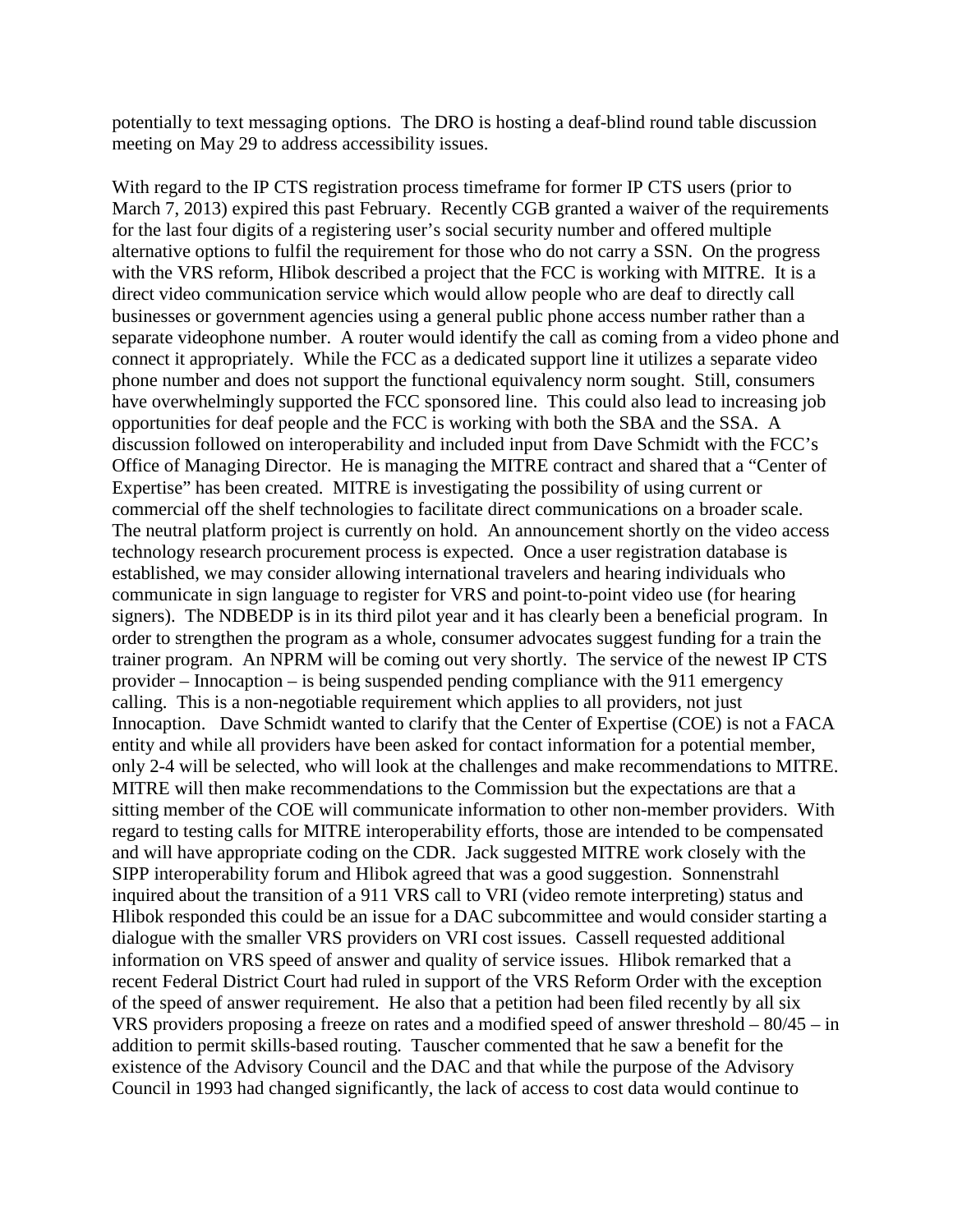hamper its usefulness. Sonnenstrahl and Hlibok exchanged points on the difficulty of following the FCC rules and how they apply, or not, to the multiple services. Tauscher encouraged consideration of separating the rules to apply to specific service type. Hlibok indicated that input from commenters is critical but comments received in response to the rules reorganization proposal were have few and largely unhelpful.

He also clarified that three NPRMs are coming out in the next few months: (1) NDBEDP

- (2) IP Relay and
- 
- (3) IP CTS.

Gallagher asked for additional information on national outreach for iTRS. Hlibok replied that implementation of a national outreach program is covered under the 2013 VRS Reform Order which would undergo a procurement process. Rolka commented that the charter of the Advisory Council calls for it to provide advice to the administrator in advance of making recommendation to the FCC about reimbursement rates, the fund size and the contribution factor. He asked if it was within the scope of responsibility of the council to weigh in on streamlining or clarifying rules and regulations and Hlibok responded it was still possible to file an ex parte.

### **ADMINISTRATOR'S REPORT**

Rolka stated he had received a letter from Dr. Bob Siegelman requesting that an RFP be issued to conduct outreach for speech to speech services and that preference be given to consumer organizations to conduct the outreach. He introduced Bob Loube who would take the lead with the power point document and deliver the 2015-2016 TRS Filing presentation. Loube highlighted that a difference between his presentation on fund requirements and the Rolka presentation on budget is that the former is based on the tariff year, July 1 through June  $30<sup>th</sup>$ , while the latter includes a two month lag due to the current payment process. He started with a review of the MARS-based rate calculation that results in rates for traditional TTY at \$2.29, the STS outreach additive at \$1.13 for a rate of \$3.42 and CTS (which will also apply to IP CTS) at \$1.88. Certain states -- Michigan, Virginia, Maine and the Virgin islands – are not included, explaining that Michigan, for example, combines CTS and TRS which he cannot separate, so that state data is excluded. In comparing the 2014 and 2015 results it is clear that IP CTS minutes are growing substantially. The fund requirement of IP CTS grew from \$238M to \$382M and that's where the growth is seen. The other services are either declining or growing very slowly so change in the fund requirement from those is minimal. The big change is driven by IP CTS. Jack commented that there is a concern with regard to STS outreach and that the responsibility plus funding should be allocated to a non-profit organization rather than the providers who market rather than perform outreach. Loube indicated this issue would not impact the Administrators recommendation but perhaps the Council could file an ex parte as suggested by FCC staff. Loube reviewed charts depicting service trends and a general discussion followed with regard to his cost charts. Rolka stated that specific to CTS, the rate is from the MARS calculation and applies to IP CTS and that will continue until the rules change. The chart shows that the resulting number, based on the rules, is not reflective of the company's costs. A similar exercise was complete for VRS. Bibler asked if the cost of compliance is captured and the RL response is that it could be in the indirect, other or in other categories – such as additional personnel. The MARS formula does produce rates that may not be reflective of costs as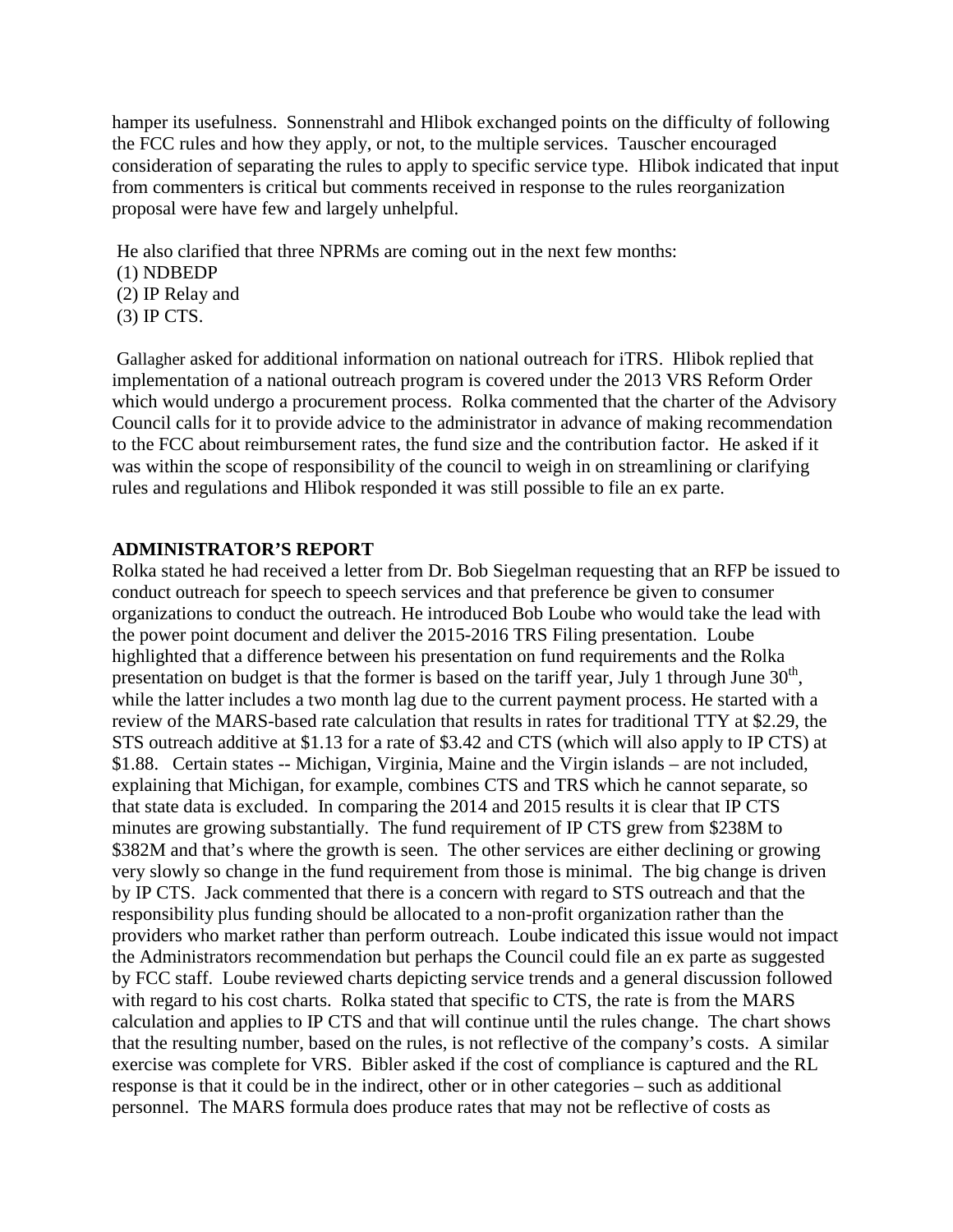displayed in a Loube chart. A discussion on the return on investment (11.25%) followed with Loube commenting that the telephone service market is capital intensive whereas the TRS market is labor intensive which explains the difference. Loube's VRS charts show the costs are trending downward and could be below \$3.00/minute by 2016 with the first half of the tariff year projected revenues at \$287M and the second at \$281M. Rolka reviewed the FCC's current glidepath with rate changes every six months for a four year period. And since this was action by the full Commission, the Consumer and Governmental Affairs Bureau cannot modify this rule under delegated authority. Cost data is collected and average rates are calculated but there are cost differences between the larger and smaller service providers and there are cost differences between the established service providers and newer entrants to the market. Rolka then yielded time for a VRS providers proposal presentation. Jeremy Jack distributed a document created by the VRS providers in consultation with consumers and with the registry of interpreters for the deaf. The proposal requests rate stabilization and proposes a new speed of answer requirement including a revised penalty structure for failures in meeting the requirement. It also proposes a skills-based routing trial and encourages the use of deaf interpreters. He outlined a process where consumers, who actually use the service, create the service structure and the interpreters develop standard practices to be shared with the DAC but these efforts begin first with the stabilization of existing rates. A general discussion with regard to the quality of the service and the quality of interpreters followed. Sonnenstrahl commented that while he agreed with the aim of the proposal, he wondered if the rate discussion was premature. Talberg inquired about FCC findings in July of 2013 that the VRS rates were substantially over-recovering. Rolka responded that the structure and rates were established based on data at the time and that the smallest providers now offering services were not really represented in the data in the Commission's hands when the decision was made. Bibler questioned the accuracy of the VRS costs and Loube responded the data collected and submitted by the providers is bound by the FCC's determination of what is a legitimate cost – although he continues to collect outreach data. The big dollar difference between the costs the providers claim the FCC does not allow is interest. The FCC asserts the providers took on debt not associated with the provision of the service. Loube added that on average, the costs of the three small providers is higher than the costs of the three large providers which is acknowledged with a tiering structure. Jack stated RL is calculating the rate based on allowable costs and not total actual costs. He added that in the last five years the 3rd tier has been cut by 30%. He also fears a parallel with the IP Relay market. Jack proposed that the Council recommend to the Fund Administrator that its recommendation to the FCC include the concept of speed of answer, skills based routing, use of CDIs and immediate VRS rate stabilization. The motion was seconded. Rolka was asked his opinion and he commented that based on the data reviewed, there does appear to be a mismatch between the pricing and the current tier structure. He added that the issue is what accommodation to make for new entrants in order to avoid a potential reduction in the number of service providers. He also reviewed the projected rates for the various tiers – tier 1 from \$5.29 to \$5.06, tier 2 doesn't change and tier 3 from \$4.25 to \$4.06. Nogales asked for confirmation of a \$.47 decrease for tier 1 (to \$4.82) for the second half of the tariff year and Loube confirmed. A vote on the motion was taken and it passed 7-2 with 1 abstention.

Rolka then reviewed a second financial document with the Council. He indicated that the next USAC update should be received 4/25/15 with the data from the most current 499A filings used to calculate the contributions factor to recommend to the FCC next month. Rolka repeated his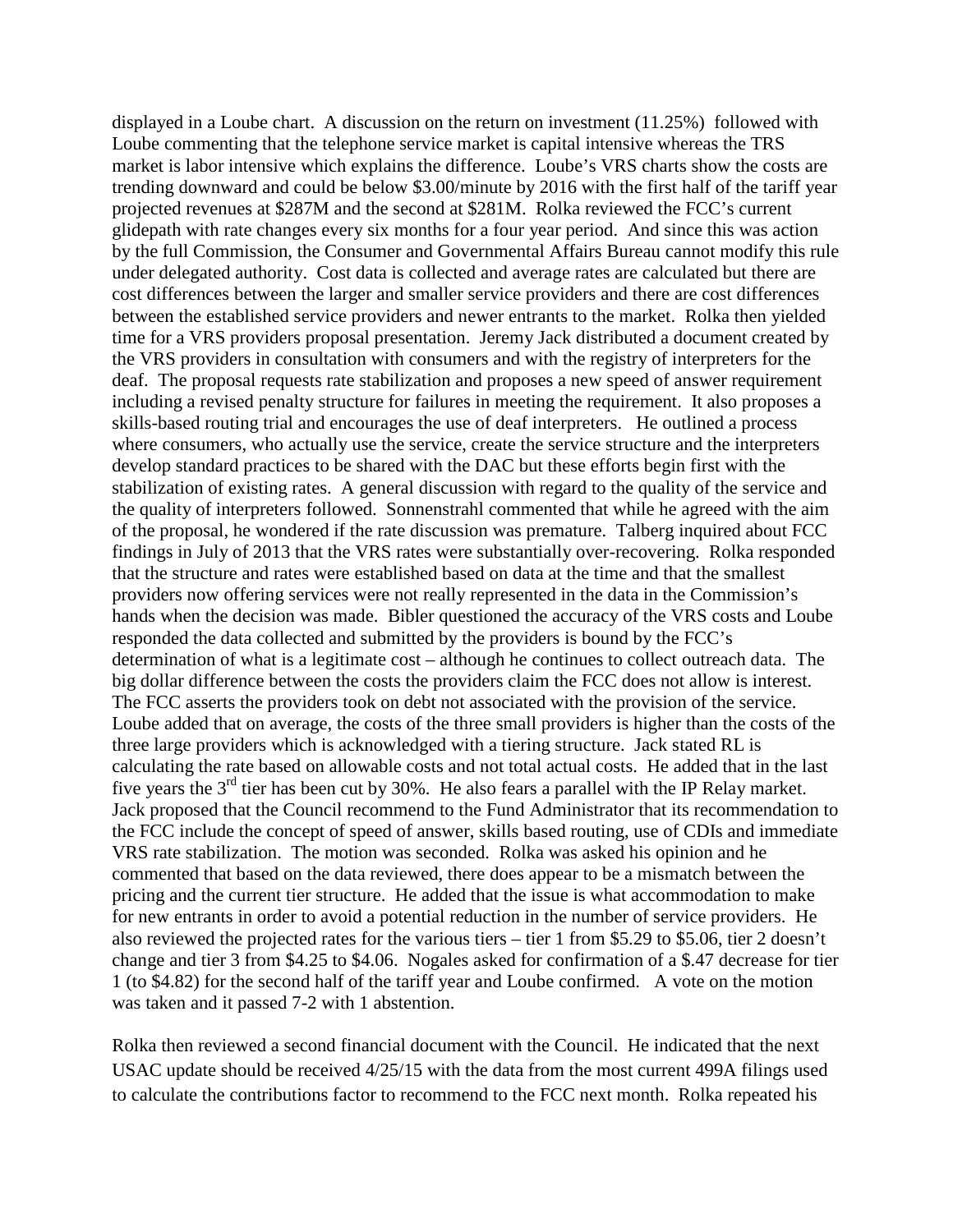concern that USAC number continues to decline gradually which impacts the contribution factor by pushing it up. He also (1) requested specific feedback from the Council with regard to including a two months average worth of distribution to the budget, estimated at \$1.6M, (2) highlighted the VRS rates reflected in the document, which are inconsistent with a vote taken by the Council earlier, (3) pointed to the continuation of the funding for the NDBEDP even though there is no specific directive from the FCC as to its future status, (4) changes to the IP Relay distribution due to a Sprint relief filing including the establishment of a second tier (+300,000 minutes receives \$1.67/minute but rate expires next month) otherwise the rate is \$1.37. However, based on existing rules, the IP Relay rate would decrease to \$1.03 (down from \$1.37) due to the mandated price cap formula. He recommends rate stabilization at the \$1.37 rate while the sole remaining service provider gathers additional cost information and asks for feedback from the Advisory Council. Ultimately, the contributions factor increases to .016 from .012 with a budget of just over one billion dollars. Last year the budgetary reserve was projected to be around \$130M but is likely to be closer to \$100M. He also clarified that RL would be gathering some additional information with regard to the costs of VRS service providers and also from the IP Relay provider. Loube added that RL has actual cost data for the calendar year 2014 and some projected cost data for calendar 2015 but now seeks actual cost data for the 2015. RL would be in a position to report back at the September meeting. Sonnenstrahl moved that the Council accept the RL recommendation on rate stabilization which was seconded and approved by a 10-0 vote. Rolka asked if the Council had a recommendation with regard to Speech to Speech and HUPF recommended the letter received be forwarded to the FCC. Asked directly by Nogales if the Fund Administrator had the authority to issue an RFP, as requested in the Siegelman letter, Rolka responded that he has latitude under his contract with regard to legal representation or conducting audits. It is with the scope of the audits that some flexibility exists to propose a specific activity. Phillips moved that RL propose to include quality of service of Relay Services in its audit plan submission to the FCC. The motion was seconded and carried on a 10-0 vote by the Council.

### **NEW BUSINESS**

Tauscher asked Bibler to take the lead on identifying the stakeholder presentation for the next council meeting. It was acknowledged that it may be challenging to schedule due to the timing and location of the Fall meeting but since it is being held before NASRA, it may be possible to have participation from state relay administrators who also run equipment distribution programs. Rolka expressed thanks to the representatives from Hamilton for the IP CTS presentation. Bibler suggested a VRS presentation and Gallagher suggested a panel of interpreters and a discussion of work –related issues. Tauscher reminded the members that there are two vacancies on the Council but that both Sherri Collins and Jack Cassell had offered the names of potential replacements for their slots. Tauscher also added that the Council bylaws have not been reviewed since 2011. He plans on consulting with Nogales on the impact of potential changes that may be needed and will solicit comments and feedback from all members.

### **PUBLIC COMMENT**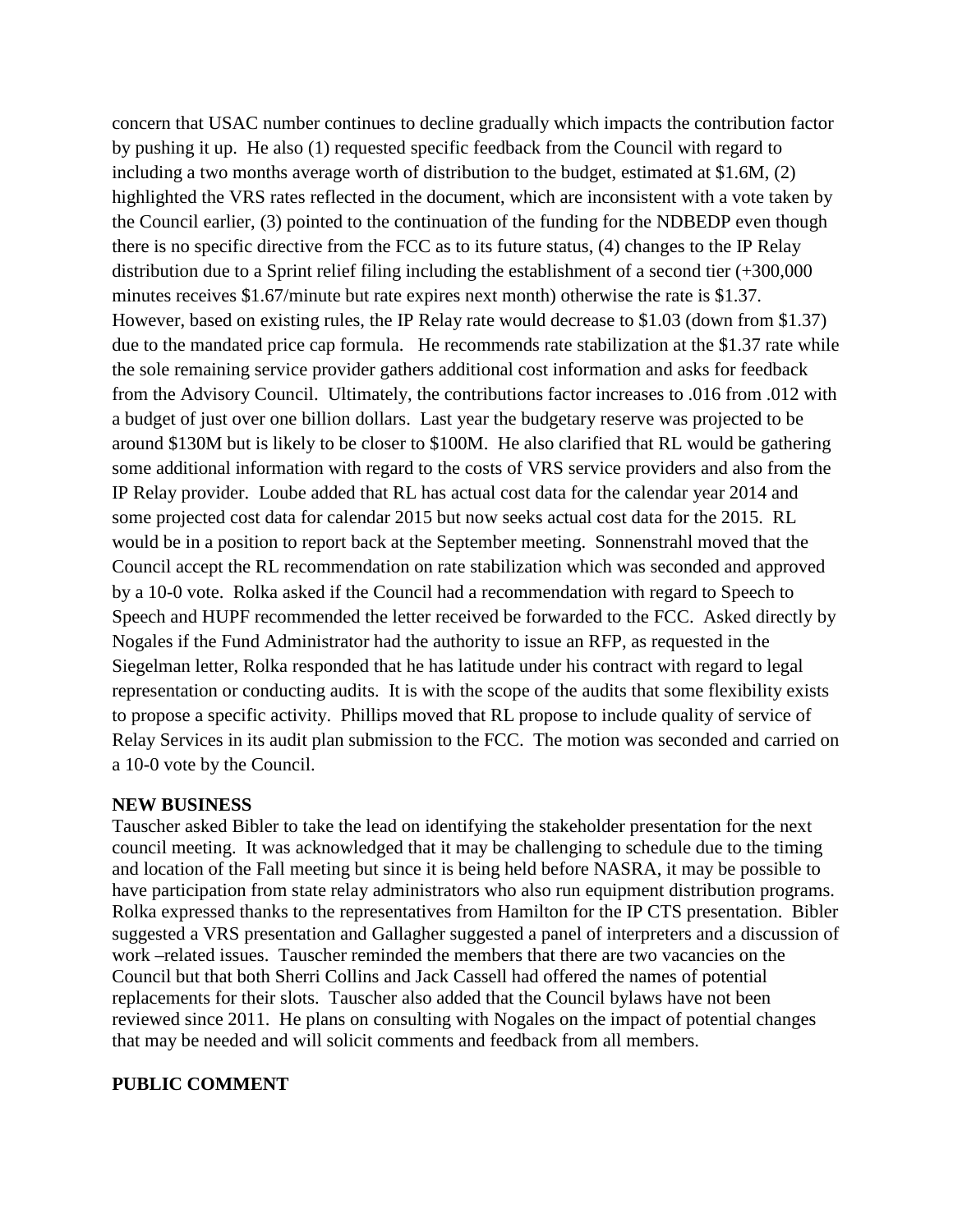Christopher Wright, representing Sorenson, stated that the reason it ceased its IP Relay business was because of the rate cut and for no other reason. He stated that IP CTS is likely to continue growing in popularity as the baby boomer generation ages and just as the need for handicap parking spaces is likely to increase, you can't just cut people off. With regard to VRS, the fund administrator's job is to count allowable costs but recognize there are other actual costs that don't count such as interest, tax, research and development, equipment, etc. These are real costs that have been audited. The DC Circuit upheld the main part of the rate reduction last year but it's important to note that Judge Ginsberg could set a rate that could pass judicial review standards and put VRS providers out of business leaving the service in the hands of the telecommunications carriers.

John Goodman, representing Purple, wanted to clarify that Purple exited the IP Relay market not because of the rate but rather the interruption in funding by the FCC and the failure to receive any substantive response from the FCC for the lack of payment for the services provided. He also respectfully disagreed with statements made earlier by Greg Hlibok (FCC) with regard to call content. As far as the FCC's position – it does not match with the facts that we experienced as a provider from whom call content was being requested. Finally, with respect to VRS rates and earlier comments on the 11.25% rate of return. Not all the costs incurred in the operation of a VRS business are allowable and there is a gap between what they say is cost and the costs that have actually been incurred. The 11.25% return is not on all the costs incurred – only a small percentage of the costs – and none on labor. He would urge the Council to push and urge the Fund Administrator to advocate to the FCC for a fundamental change in the calculation of the rate. He appreciates the support for the rate freeze but the flawed methodology used was not designed to apply to a labor intensive industry. Finally, the issues of service quality cannot be viewed in a vacuum separate from rates. Speed of Answer, the quality of interpreting, R&D, the ability to attract investment capital and provide consumers with better service, all are at the discretion of the Commission because they set the rates.

Everett Puckett, representing CAAG, expressed his appreciate for the support of the Council with regard to the joint VRS providers filing. It will allow the small providers to stay in and potentially encourage other providers to enter the VRS market. Deaf people drive VRS but interpreters drive the largest costs. Top quality interpreters are leaving as companies like CAAG are forced to freeze wages because of the declining reimbursement rate.

# **CLOSING COMMENTS/ADJOURNMENT**

In closing comments, Rolka encouraged the Council, perhaps by establishment of a committee or sub-group, to consider developing a proposal or recommendation for changes to the existing mechanisms for the development of rates. He reported that the RL contracted was extended and that in July it will enter into the  $5<sup>th</sup>$  and final year. The FCC will have to over the next 14-15 months evaluate and determine how it wishes to proceed with respect to the administration of the TRS Fund. The purpose of the Council is to provide advice and direction to the Administrator. He thanked the services providers for so quickly providing the information necessary to enable the annual filing with the FCC next month. Tauscher remarked that the Health of Fund calls